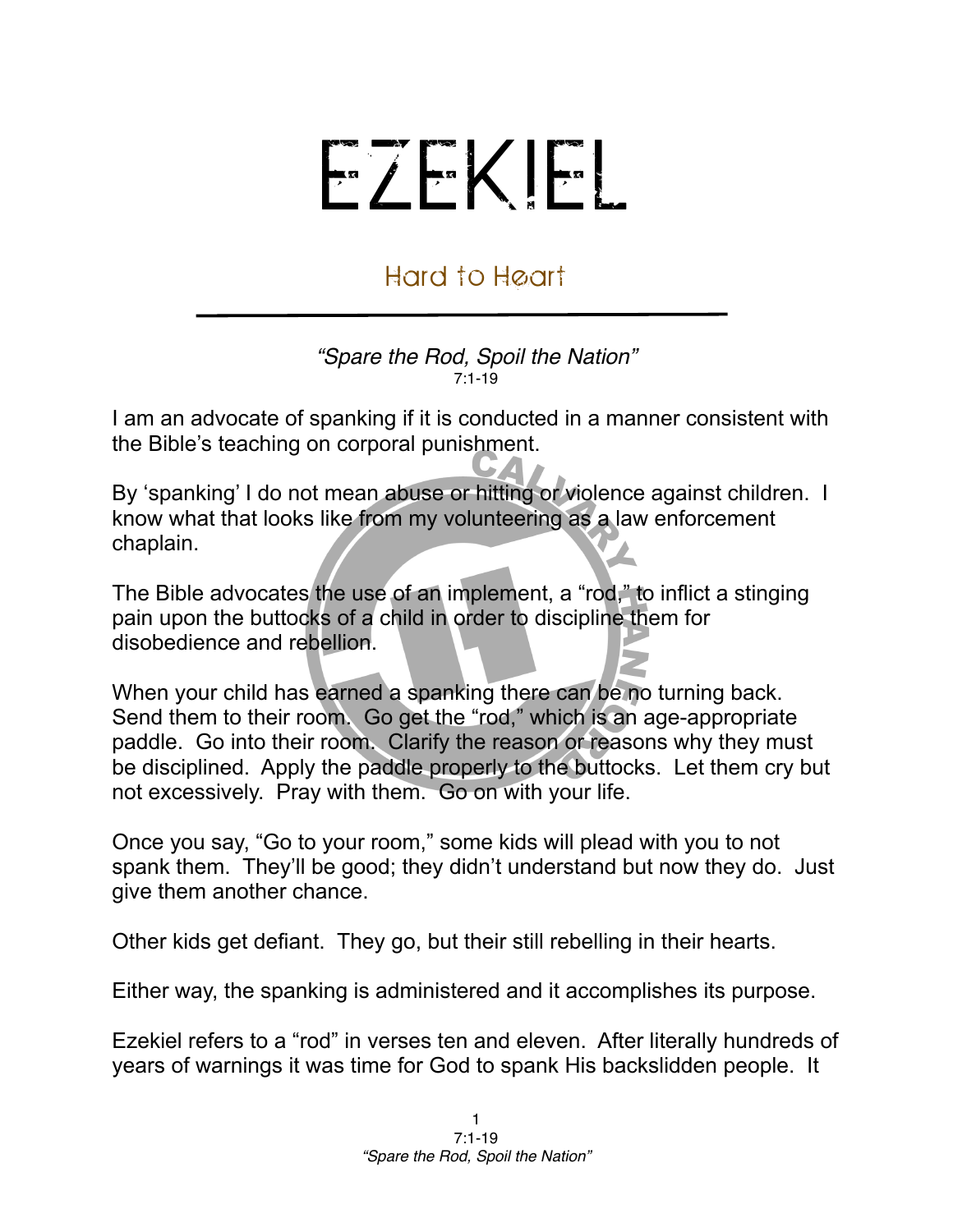must be done, for their own good, despite either their pleadings or their continued defiance.

Passages like these are no more fun than it is to discipline a child. But they do provide us with insight into the Father heart of our God. He acts as any loving father must act. If we bear that in mind we will not think any of this strange or accuse Him of some wrongdoing.

We will, in fact, weep with Him for the necessity of His actions.

Ezekiel 7:1 Moreover the word of the Lord came to me, saying,

Ezekiel 7:2 "And you, son of man, thus says the Lord God to the land of Israel: 'An end! The end has come upon the four corners of the land.

Ezekiel 7:3 Now the end has come upon you, And I will send My anger against you; I will judge you according to your ways, And I will repay you for all your abominations.

The word that jumps out from these verses is "end." Times of instruction followed by warnings were ended. Times of sending prophets to prophesy were ended. It was time for the Jews to go to their rooms and get their national spanking.

Don't get stumbled by the word "anger." We immediately think of someone losing their temper and acting rashly. We might suggest they go to anger management.

God's "anger" is already managed. God's "anger" is His action against sin after His longsuffering has run its course. It is an attribute that accompanies His holiness.

- Because He is love, and because He has made Himself sin on our behalf, He can be longsuffering, waiting for men to turn from sin.
- But because He is holy, He must hate sin and He must judge sin.

He would "repay" them for their "abominations." We've seen that the major issue was their idolatry involving immoral and illicit activities. They had chosen to pursue those practices and had earned their punishment.

If you are a good parent you set realistic rules and boundaries. Your kids know them, or they should. In a sense they earn their discipline by willfully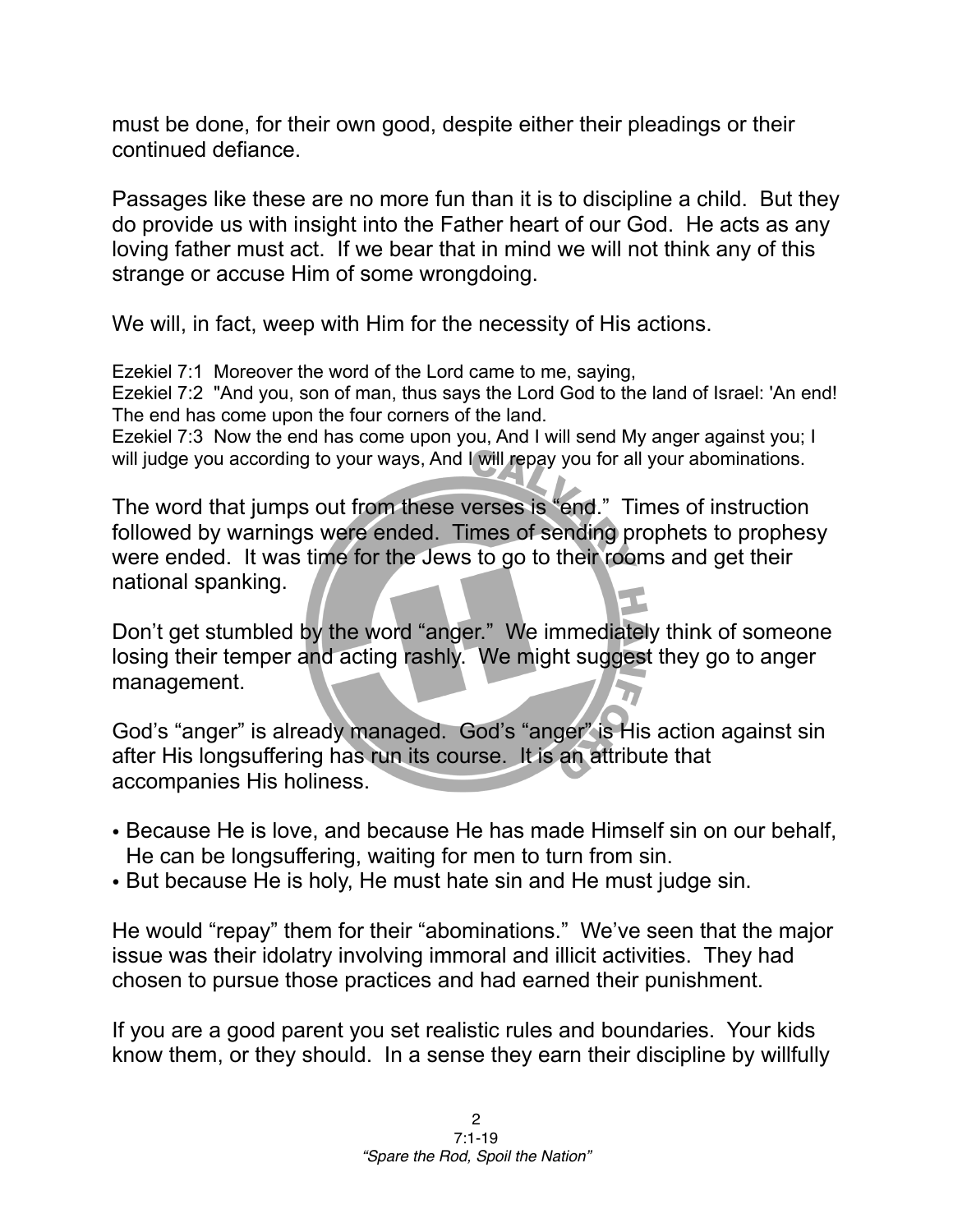choosing to disregard and to disobey. They bring punishment upon themselves.

God is therefore acting as a good parent in disciplining His people. Read through the Book of Deuteronomy and you will see Him clearly spell-out the blessings for obedience and the punishments for didobedience.

Sadly, since they are a nation, discipline comes to them in the form of being overthrown and overrun by another nation. It's going to be pretty rough.

Ezekiel 7:4 My eye will not spare you, Nor will I have pity; But I will repay your ways, And your abominations will be in your midst; Then you shall know that I am the Lord!'

There was never a spanking I looked forward to giving or enjoyed performing. It had to be done, however. My eye could not spare Gene nor could I have pity on Mary.

Babylon was an idolatrous culture and country. At one point King Nebuchadnezzar had constructed a statue of himself out in the plains and he demanded everyone bow down to it and worship.

They had gone after "abominations" so they would be surrounded by them in captivity.

All of it had as its purpose that they would "know that" God was their "Lord." It would restore them to His beauty and to their blessing.

Ezekiel 7:5 "Thus says the Lord God: 'A disaster, a singular disaster; Behold, it has come!

Ezekiel 7:6 An end has come, The end has come; It has dawned for you; Behold, it has come!

Ezekiel 7:7 Doom has come to you, you who dwell in the land; The time has come, A day of trouble is near, And not of rejoicing in the mountains.

Ezekiel 7:8 Now upon you I will soon pour out My fury, And spend My anger upon you; I will judge you according to your ways, And I will repay you for all your abominations.

I'm told by Hebrew scholars that there is a play on words in this section that cannot be properly translated into English. When it says "it has dawned," the phrase means that punishment has been sleeping but is now woken up.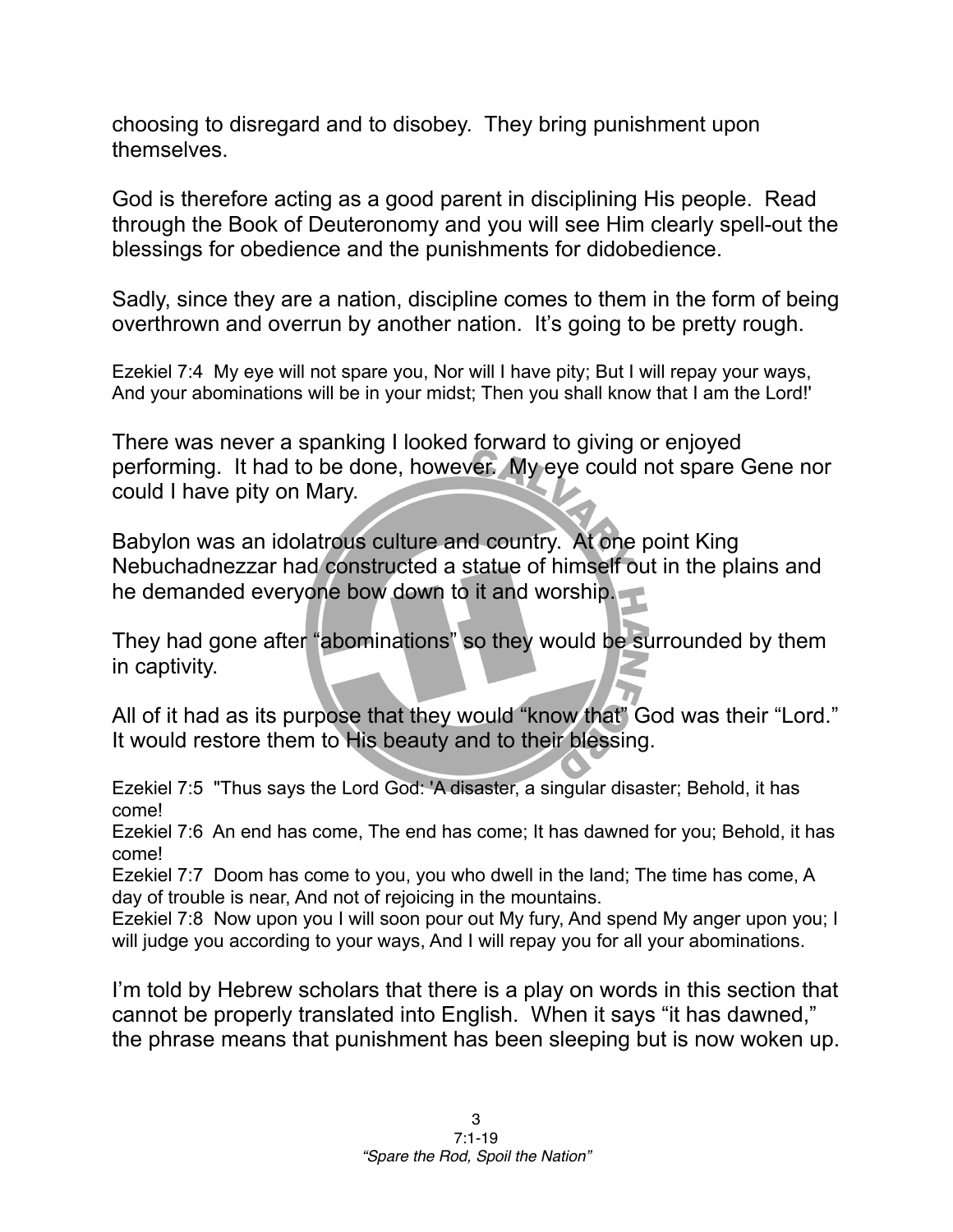"Let sleeping dogs lie" comes to mind! Punishment is something you do not want to awaken.

Note the emphasis of "the end," "the time has come," "is near," and "soon." Time for repentance has passed.

When you read that God will "pour out" His "fury" and "spend" His "anger" keep it in context. He was going to spank them, for their good.

The paddle He must use would be Babylon. Instead of an age-appropriate paddle we could talk of a nation-appropriate paddle.

I always like to mention that without a grasp of God's plan of redemption you cannot understand the flow of nations in world history.

Ezekiel 7:9 'My eye will not spare, Nor will I have pity; I will repay you according to your ways, And your abominations will be in your midst. Then you shall know that I am the Lord who strikes.

Verses eight and nine are very similar to verses three and four. There is a finality in their repetition. "Go to your room."

Here comes the "rod."

Ezekiel 7:10 'Behold, the day! Behold, it has come! Doom has gone out; The rod has blossomed, Pride has budded.

Ezekiel 7:11 Violence has risen up into a rod of wickedness; None of them shall remain, None of their multitude, None of them; Nor shall there be wailing for them.

Commentators, both Jewish and Christian, are not in agreement about what, exactly, the "rod" symbolizes. Some say it is Israel; some say it is Babylon; some say it is both.

I think it is Babylon in the hand of God as His implement of discipline because of the "pride" that has "budded," and the "violence" and the "wickedness" of the Hebrews.

Babylon would besiege Jerusalem. Economic collapse would be the first result of the siege. Something we can currently relate to.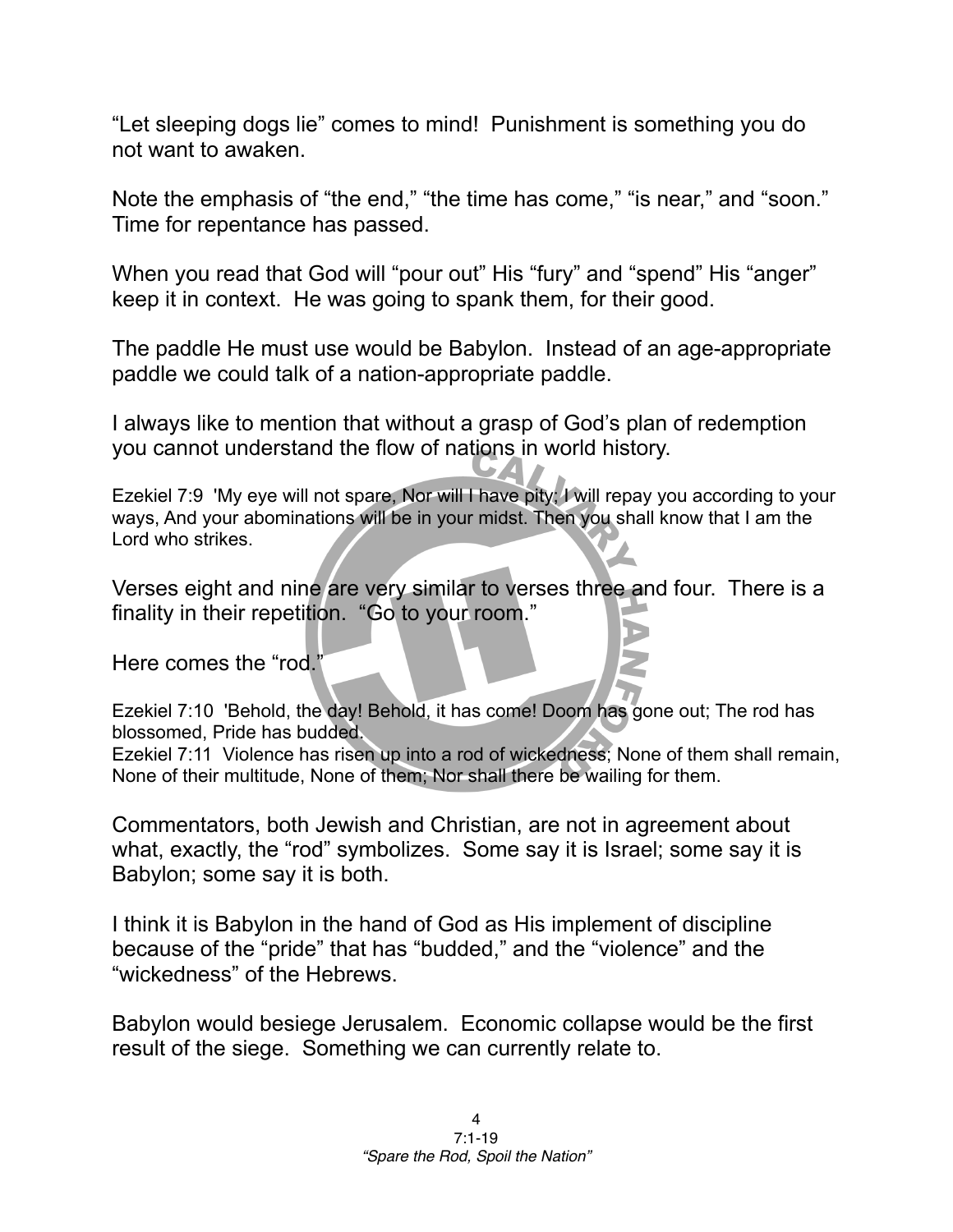Ezekiel 7:12 The time has come, The day draws near. 'Let not the buyer rejoice, Nor the seller mourn, For wrath is on their whole multitude.

Ezekiel 7:13 For the seller shall not return to what has been sold, Though he may still be alive; For the vision concerns the whole multitude, And it shall not turn back; No one will strengthen himself Who lives in iniquity.

The "seller" returning was like shorthand that stood for the entire Jewish economic system. You see, in Israel they had sabbatic laws that returned property to its rightful owners every seven and every seventieth year.

That entire system was going to collapse when Babylon took over. This was their crash of 1929. "It shall not turn back," was the forecast.

We are in tough economic times. We have hope, and there are signs, things will get better. What if you knew for certain it would not "turn back?"

"No one will strengthen himself who lives in iniquity" meant that because of their iniquity there was no hope and, therefore, no use trying to "strengthen" one another with false hope.

Whether our economy ever rebounds and returns, we can vow to live without iniquity. We can represent the Lord, live for Him, serve Him.

Ezekiel 7:14 'They have blown the trumpet and made everyone ready, But no one goes to battle; For My wrath is on all their multitude.

Their military might would be of no avail. Even if they could match up against Babylon, God was against them and they would fall and fail.

We must maintain the strongest military in the world. But all of our military might will not avail if we turn our backs on God.

The next several verses depict the conditions that will prevail during and following the siege.

Ezekiel 7:15 The sword is outside, And the pestilence and famine within. Whoever is in the field Will die by the sword; And whoever is in the city, Famine and pestilence will devour him.

I think one of the most tragic images in our modern world is when folks in a burning building decide its better to jump to their death than burn to death.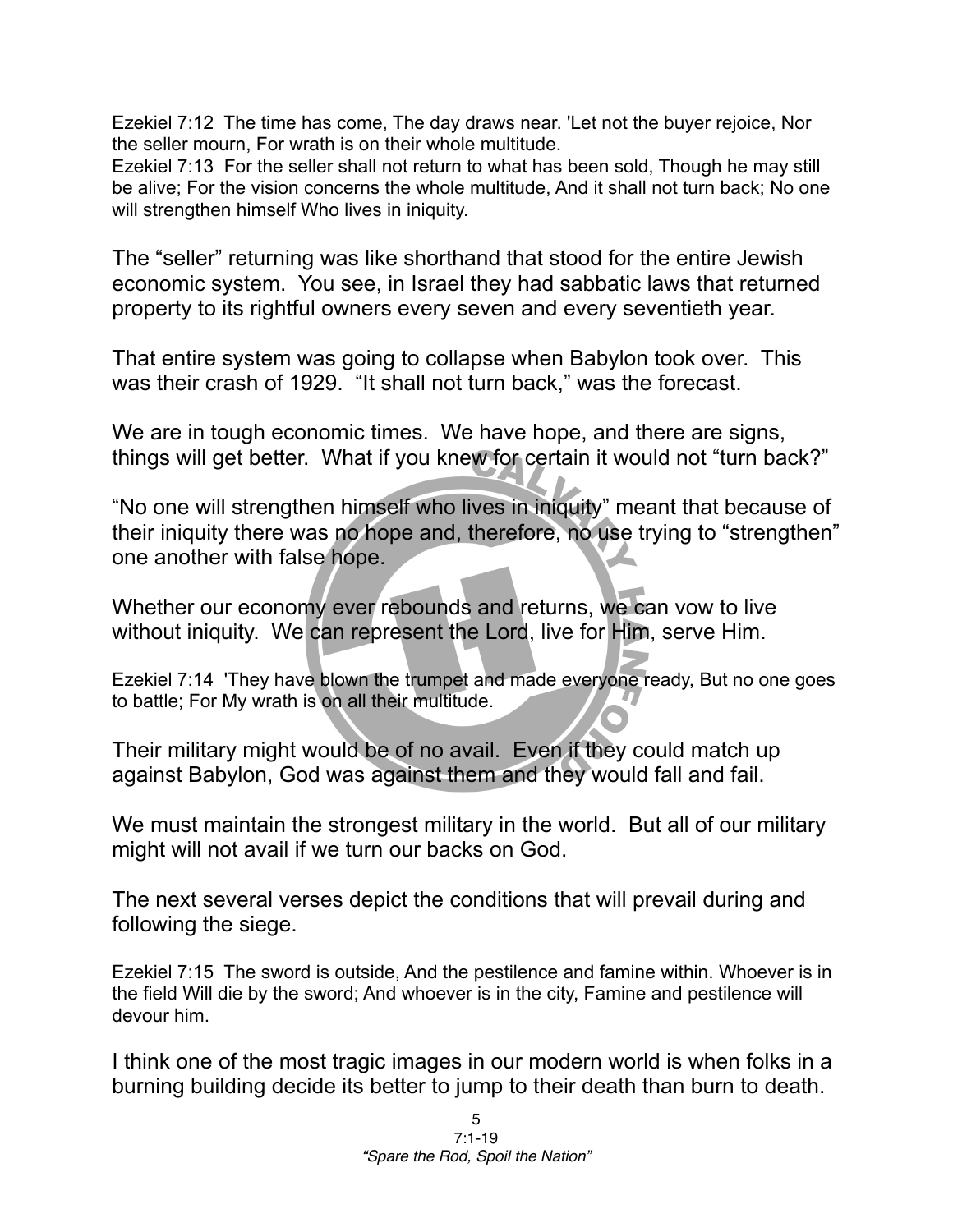During the siege against Jerusalem you had two similar fatal choices:

- 1. Die from "pestilence and famine within" the city.
- 2. Sneak out into the surrounding "field[s]" and be killed by soldiers.

Some would escape in the final battle, during the confusion. They are described in verses sixteen through nineteen.

Ezekiel 7:16 'Those who survive will escape and be on the mountains Like doves of the valleys, All of them mourning, Each for his iniquity.

Note the condition of their hearts. Finally, at long last, they will "each" be "mourning" for their own "iniquity."

In other words, **God's discipline will be effective**. It's just sad they did not repent sooner than later.

Look at their condition:

Ezekiel 7:17 Every hand will be feeble, And every knee will be as weak as water. Ezekiel 7:18 They will also be girded with sackcloth; Horror will cover them; Shame will be on every face, Baldness on all their heads.

In verse seventeen you see the physical effects that came upon them from the long siege.

It's not really the point of the verse but I might mention that often folks who sin for a long time really look wasted as they destroy their bodies. Sin may be pleasurable for a season but it can be devastating over the course of time.

In verse eighteen you have physical effects that they bring upon themselves to give a representation that they understand the shame of their sin.

Whatever happened to shame? Today folks sin openly and without any sense of shame. We've been desensitized to think that a politician's personal life, for example, has nothing to do with his public service.

Ezekiel 7:19 'They will throw their silver into the streets, And their gold will be like refuse; Their silver and their gold will not be able to deliver them In the day of the wrath